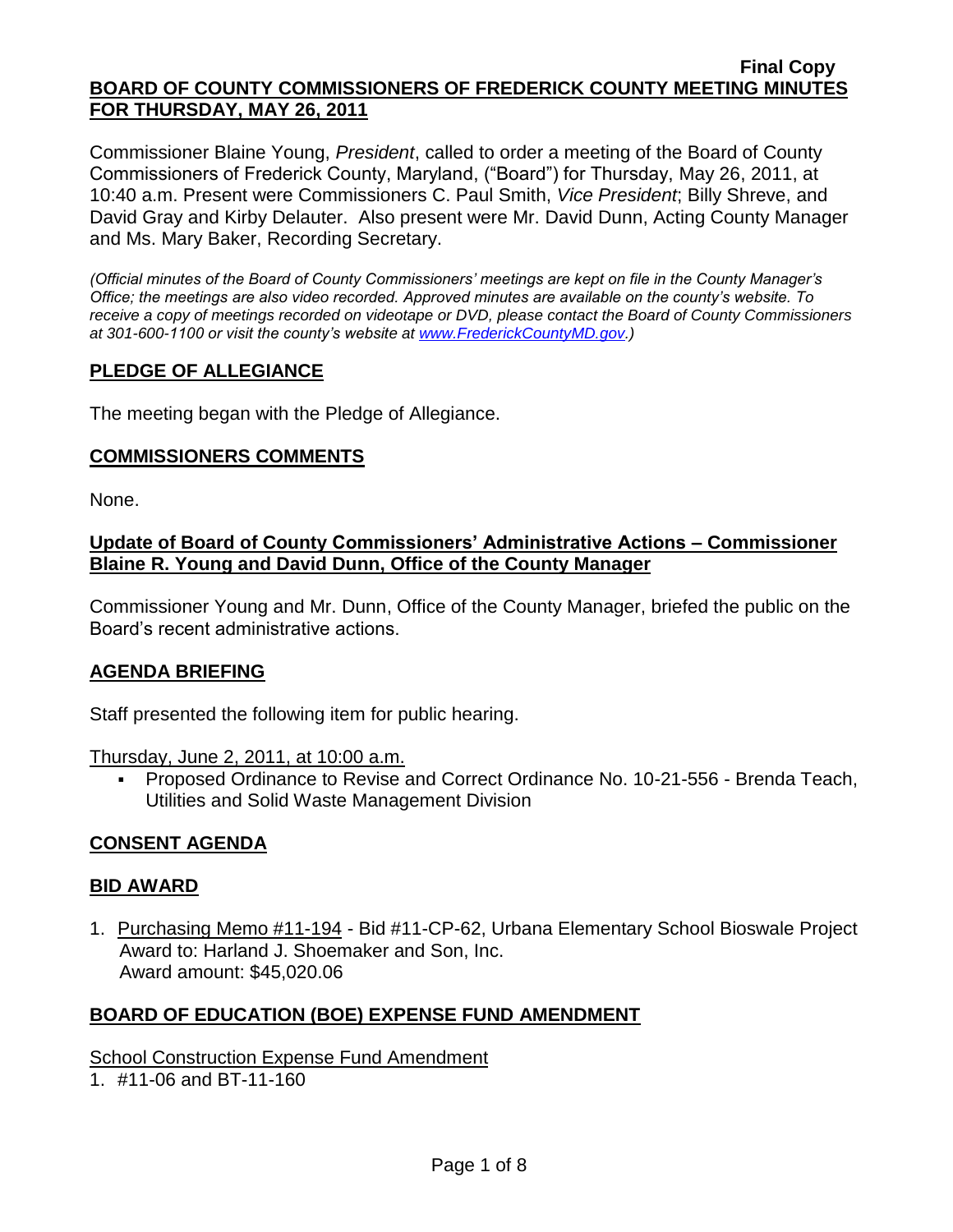### **EASEMENT**

1. Partial Release of Water and Sewer Easement - Lot D, Ballenger Creek Center PND - Beth Ramacciotti, Utilities and Solid Waste Management Division

### **ENCROACHMENT AGREEMENT**

1. Washington Gas Encroachment Agreement - Ballenger McKinney Enhanced Nutrient Removal (ENR) Wastewater Treatment Plant (WWTP) Expansion - Beth Ramacciotti, Utilities and Solid Waste Management Division

Commissioner Smith moved approval of the consent agenda as presented. Commissioner Gray seconded the motion that passed 5-0.

## **ADMINISTRATIVE BUSINESS**

### **Bid Award - Purchasing Memo #11-192 - Occupational Therapy Contract with Crystal Ciccarelli, OTR/L - Hal Good, Finance Division**

Mr. Good presented the proposed purchasing memo.

Commissioner Smith moved approval of Purchasing Memo #11-192 as presented. Commissioner Gray seconded the motion that passed 5-0.

### **Fee Resolution - Department of Permits and Inspections and the Development Review Functions of the Community Development Division - Gary Hessong, Community Development Division**

Mr. Hessong presented the proposed fee resolution.

(Commissioner Delauter left the meeting.)

Commissioner Smith moved approval of the fees as presented in Exhibit B. Commissioner Shreve seconded the motion that passed 3-1 with Commissioner Gray opposed and Commissioner Delauter absent.

A copy of the approved/adopted resolution can be obtained in the County Manager's Office or by accessing [www.FrederickCountyMD.gov.](file://NT1S5/BOCC/BOCC/BOCC%20Minutes/Mary)

(Commissioner Delauter re-entered the meeting.)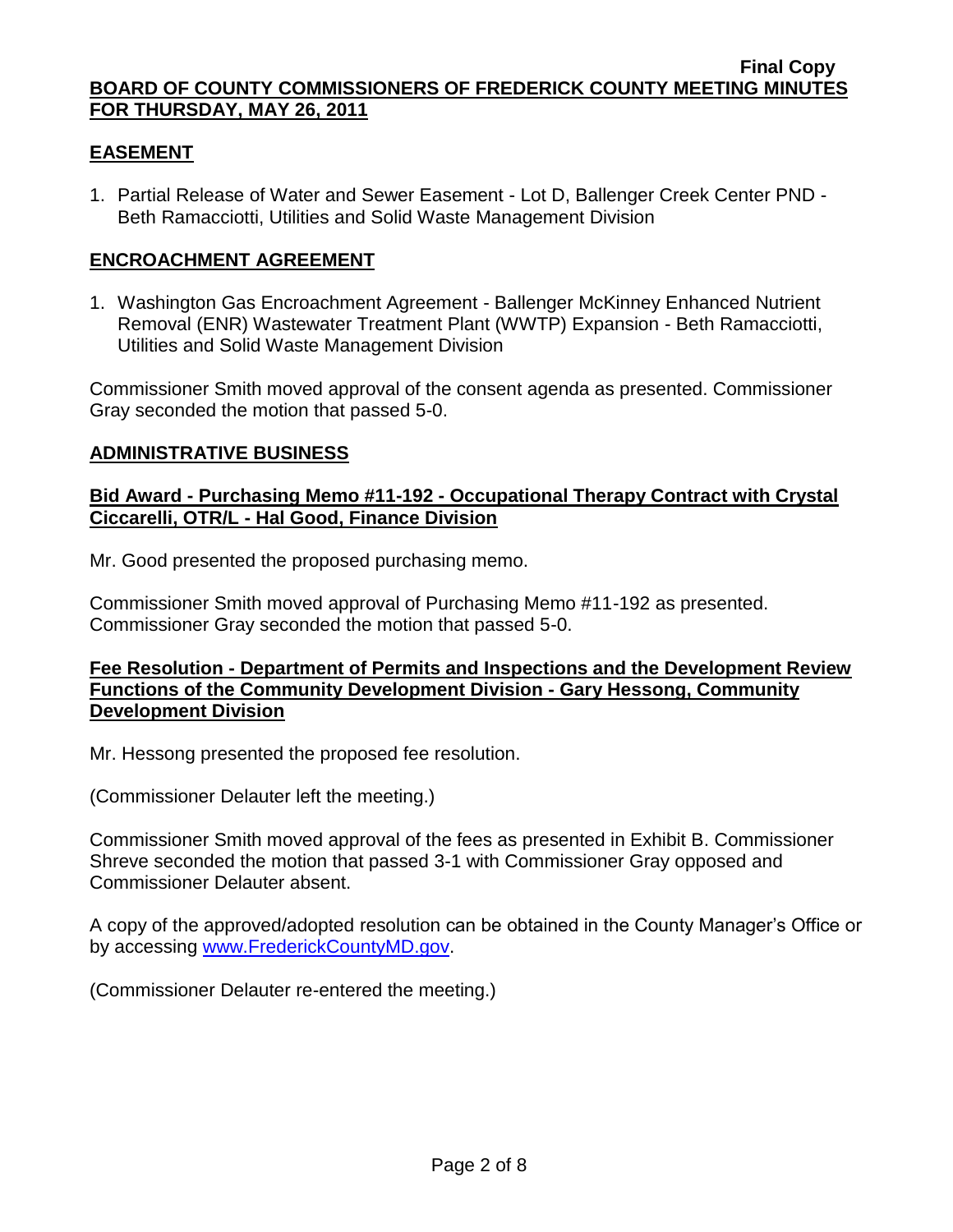### **Finalize 2011 Annual Transportation Priorities Review - Summary for Submission to the Maryland Department of Transportation - John Thomas, Community Development Division**

Mr. Thomas presented the review and letter to the state. He requested adding the freight line study and rail line tunnel project to the request letter.

The Board allowed public comment.

### Public comment was taken from:

**Jim Carpenter** 

Commissioner Smith moved to add the freight line study and rail tunnel projects; add MD 75 road improvements; remove numbers for streetscapes projects; remove language "not in priority order" from the letter and for Commissioner Young to sign the letter to the state on behalf of the Board. Commissioner Shreve seconded the motion that passed 5-0.

### **Memorandum of Understanding with Career Firefighters Association of Frederick County Maryland, Inc. - Miles Ward, Human Resources Division**

Mr. Ward presented the proposed memorandum of understanding (MOU).

Commissioner Smith moved approval of the MOU as presented. Commissioner Gray seconded the motion that passed 5-0.

## **Proposed Resolution to Ratify Division Directors – David Dunn, Office of the County Manager**

Mr. Dunn presented the proposed resolution.

Commissioner Smith moved approval of the proposed resolution as presented with the correction to the Public Works Division director's name. Commissioner Shreve seconded the motion that passed 4-1 with Commissioner Gray opposed.

A copy of the approved/adopted resolution can be obtained in the County Manager's Office or by accessing [www.FrederickCountyMD.gov.](file://NT1S5/BOCC/BOCC/BOCC%20Minutes/Mary)

### **WORKSESSION**

# **Boyers Mill Road Capital Improvements Program (CIP) Project - Tony Pellegrino, Public Works Division**

Mr. Thomas Meunier, Mr. Robert Shen, and Mr. Pellegrino presented the proposed projects.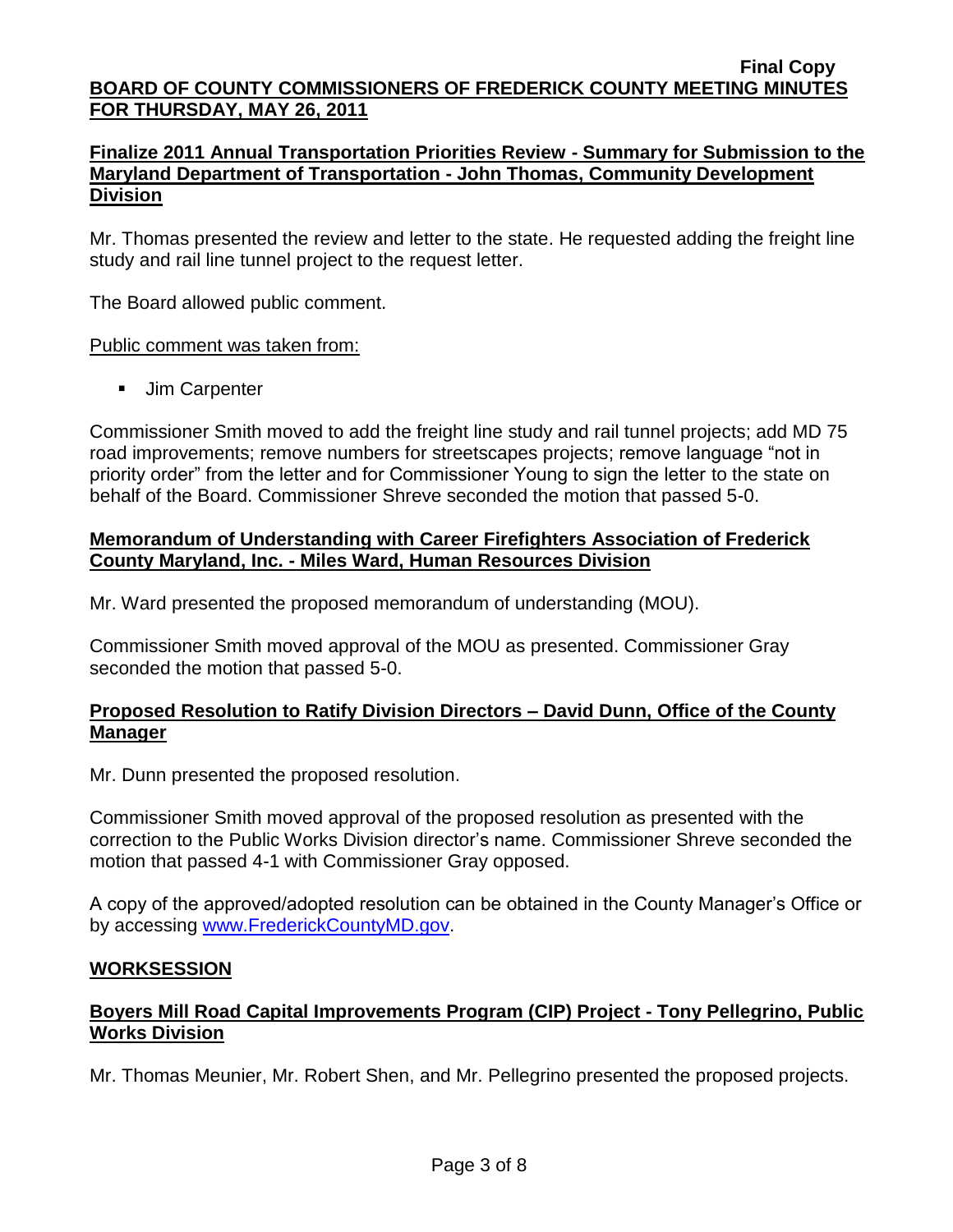There was no public comment.

Commissioner Gray made a motion to move forward with the project as outlined in the staff report as presented. Commissioner Smith seconded the motion that passed 4-1 with Commissioner Shreve opposed.

### **Appointments/Reappointments to Boards/Commissions/Committees - Joyce Grossnickle, Office of the County Manager**

### Board of Gaming Appeals

Ms. Grossnickle presented the request for reappointment.

There was no public comment.

Commissioner Smith moved to reappoint Mr. Charles Wisner to serve a three-year term to become effective July 1, 2011, and expire June 30, 2014. Commissioner Gray seconded the motion that passed 5-0.

#### Commission for Women

Ms. Grossnickle presented the request for appointment.

There was no public comment.

Commissioner Smith moved to appoint Ms. Shellome Walters to fill an unexpired term to expire June 30, 2011, and to appoint Ms. Walters to a full three-year term to become effective July 1, 2011, and expire June 30, 2014; appoint Ms. Sharon Dobson to fill an unexpired term to expire June 30, 2012; and appoint Ms. Cher Woehl and Ms. Lisa Gritton to fill unexpired terms to expire June 30, 2013. Commissioner Gray seconded the motion that passed 3-2 with Commissioners Shreve and Delauter opposed.

#### Commission on Aging

Ms. Grossnickle presented the request for appointment.

Mr. James Judd commented on the request.

Commissioner Gray moved to appoint Mr. Dennis Ford to fill an unexpired term to expire June 30, 2012. Commissioner Smith seconded the motion that passed 4-1 with Commissioner Shreve opposed.

#### Local Management Board

Ms. Grossnickle presented the request for appointment.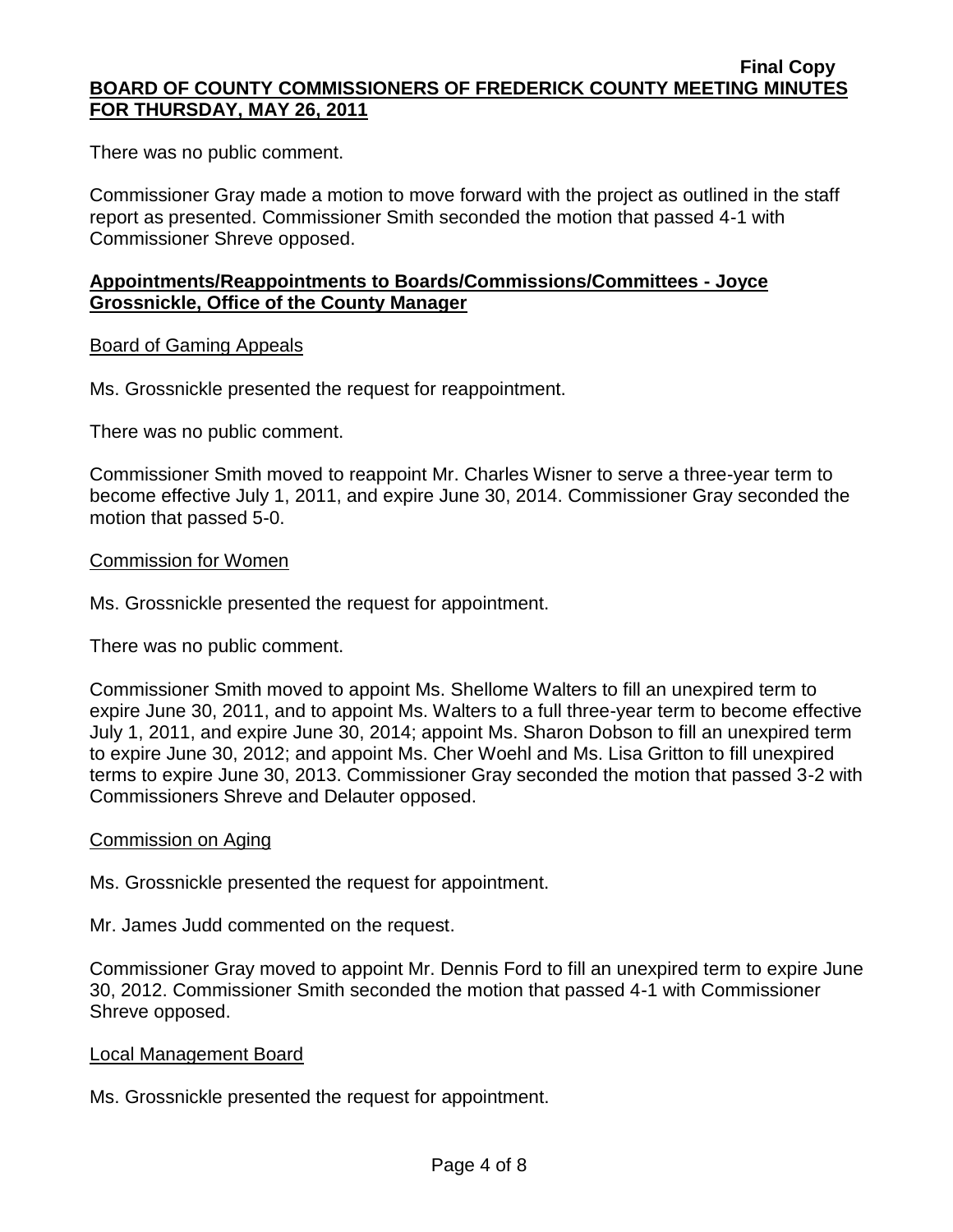There was no public comment.

Commissioner Smith moved to appoint Ms. Kathy Hartsock to serve as the Frederick County Public Schools representative on the Board with no assigned term. Commissioner Gray seconded the motion that passed 4-1 with Commissioner Shreve opposed.

### Public Library Board

Ms. Grossnickle presented the request for reappointment and appointment.

There was no public comment.

Commissioner Smith moved to reappoint Mr. Tom Kutz to serve a five-year term to become effective July 1, 2011, and expire June 30, 2016; and appoint Ms. Candy Greenway to serve a five-year term to become effective July 1, 2011, and expire June 30, 2016. Commissioner Gray seconded the motion that passed 4-1 with Commissioner Shreve opposed.

#### Property Tax Assessment Appeal Board

Ms. Grossnickle presented the request for appointment.

There was no public comment.

Commissioner Smith moved to forward Mr. Dennis Cowell's name to the Maryland Governor's Appointments Office for consideration. Commissioner Gray seconded the motion that passed 4-1 with Commissioner Shreve opposed.

#### Deferred Compensation Committee

Ms. Grossnickle presented the request for reappointment and appointment.

Ms. Tracy Lobuts commented on the request.

Commissioner Smith moved to reappoint Mr. Mike Crosby and Ms. Joyce Grossnickle to serve terms to expire June 30, 2013; and to appoint Mr. Terry Irwin and Mr. Charles Nipe to serve terms to expire June 30, 2012. Commissioner Gray seconded the motion that passed 4-1 with Commissioner Shreve opposed.

#### Retirement Plan Committee

Ms. Grossnickle presented the request for reappointment and appointment.

There was no public comment.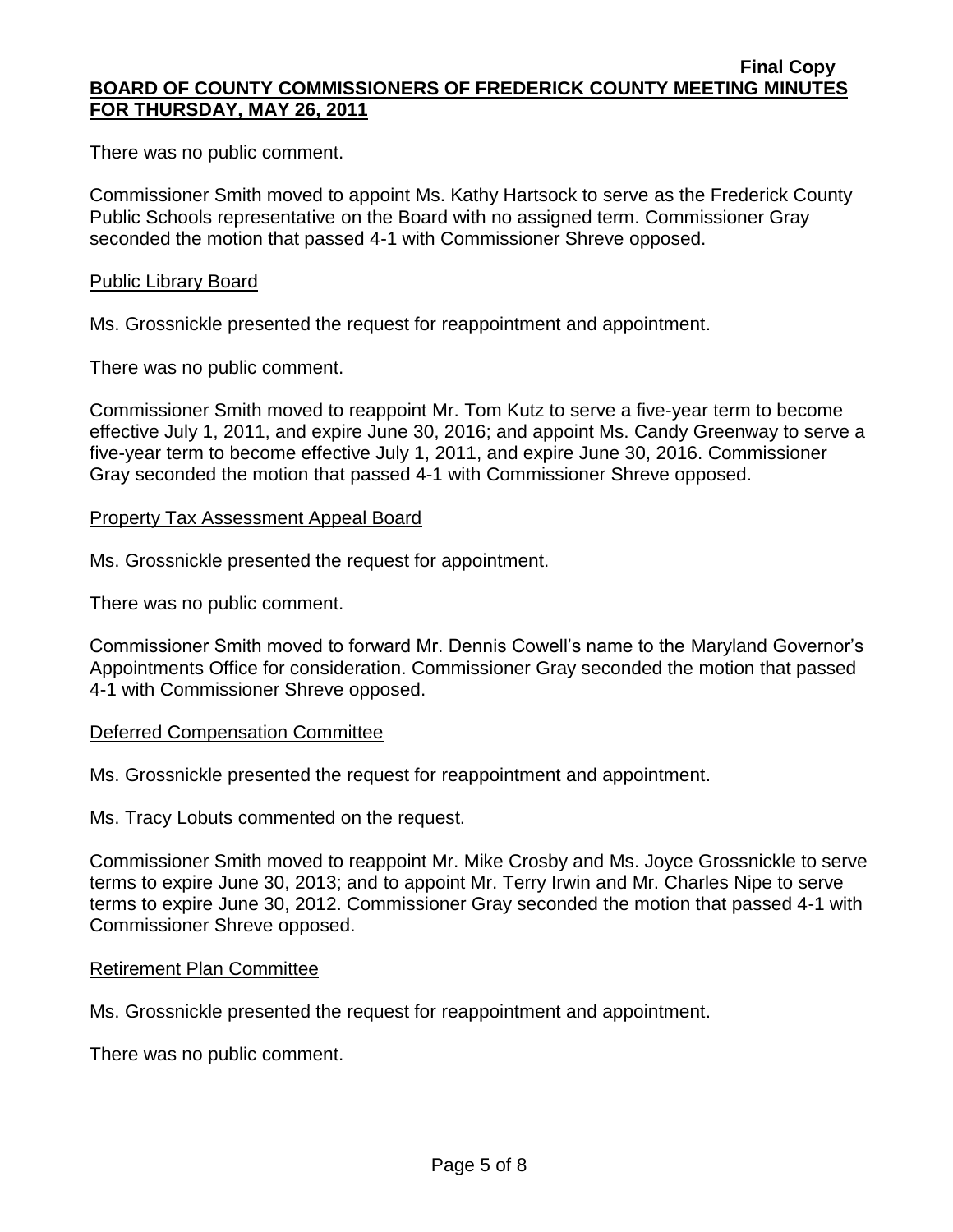Commissioner Smith moved to reappoint Mr. Jim Gangawere and Ms. Dianna Lu to serve terms to expire June 30, 2013; and to appoint Mr. Charles Nipe to serve a term to become effective July 1, 2011, and expire June 30, 2014. Commissioner Gray seconded the motion that passed 4-1 with Commissioner Shreve opposed.

### **COMMISSIONERS COMMENTS**

Commissioner Young noted that any item scheduled for a BOCC meeting will be pulled if the staff reports are not received on time for proper notification and distribution by staff.

## **PUBLIC COMMENTS – (5 MINUTE PRESENTATION)**

None.

## **QUESTIONS - PRESS**

Meg Tully, The Frederick News-Post

### **CLOSED SESSION**

Commissioner Smith moved to proceed into closed session in accordance with Maryland Annotated Code State Government Article § 10-508(a)(7) To consult with counsel to obtain legal advice on a legal matter; and (8) To consult with staff, consultants, or other individuals about pending or potential litigation. Commissioner Delauter seconded the motion that passed 5-0.

### **ADJOURN**

The meeting adjourned at 2:20 p.m.

Mary E. Baker Recording Secretary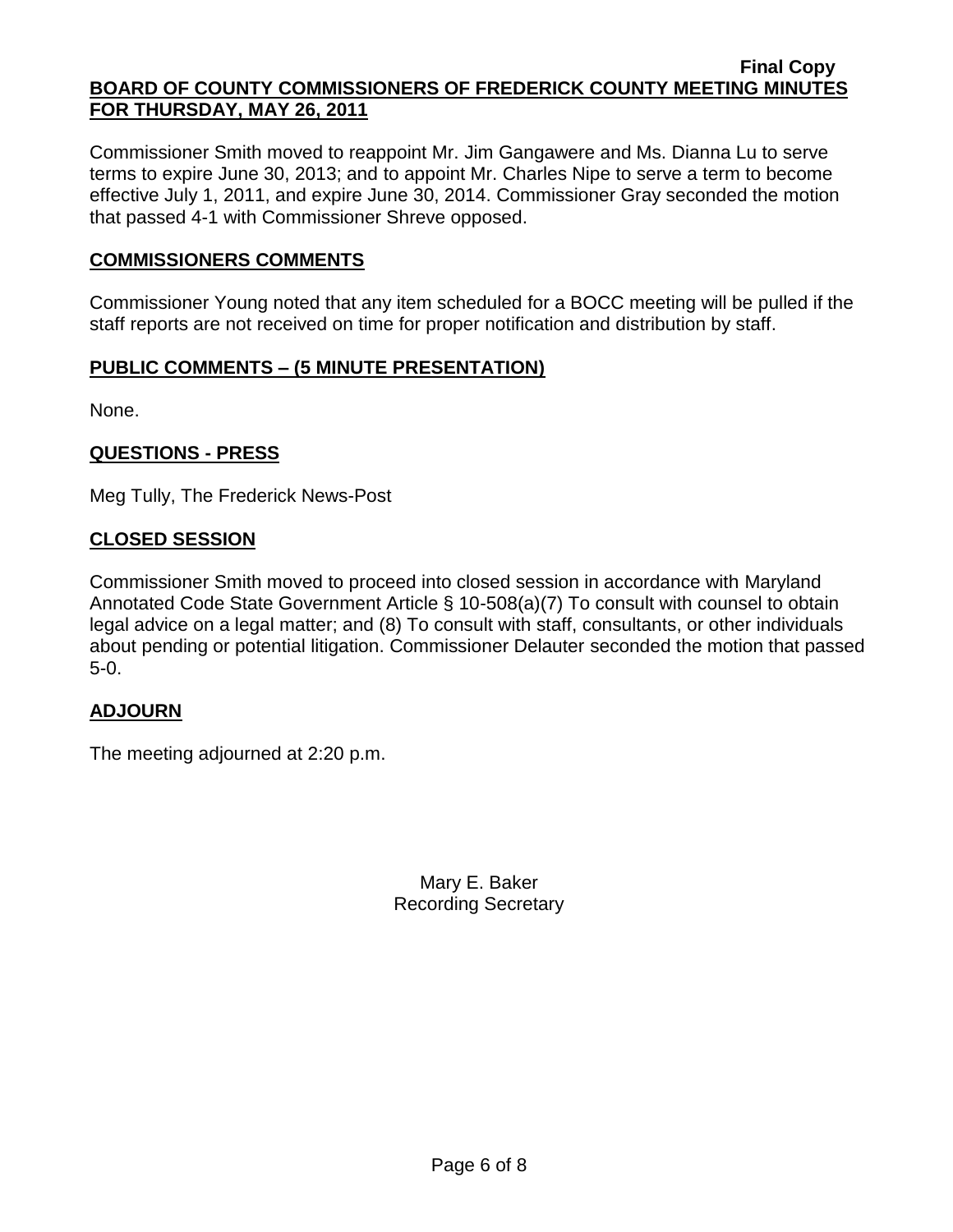# **FORM OF STATEMENT FOR CLOSING THE MEETING OF THURSDAY, MAY 26, 2011**

# **STATUTORY AUTHORITY TO CLOSE SESSION**

### **State Government Article §10-508(a):**

(7) To consult with counsel to obtain legal advice on a legal matter; and

(8) To consult with staff, consultants, or other individuals about pending or potential litigation.

## **Motion:**

Commissioner Smith moved to proceed into closed session in accordance with Maryland Annotated Code State Government Article § 10-508(a)(7) To consult with counsel to obtain legal advice on a legal matter; and (8) To consult with staff, consultants, or other individuals about pending or potential litigation. Commissioner Delauter seconded the motion that passed 5-0.

## **Time and Location:**

2:20 p.m. – Third Floor Meeting Room, Winchester Hall

# **Topic to be Discussed:**

To discuss with the county attorneys a recently filed petition for judicial review.

Mary Baker Recording Secretary